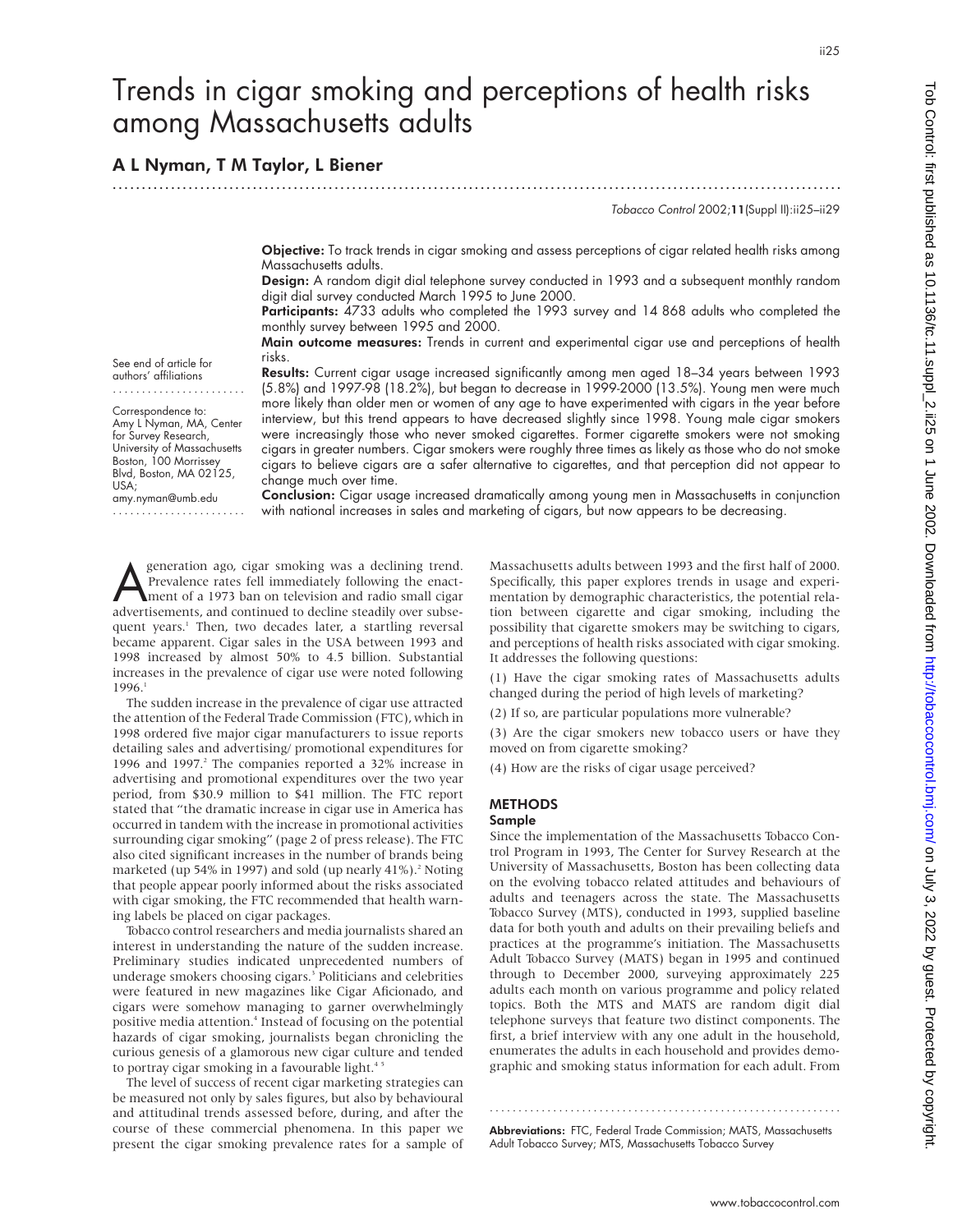| Age<br>(years) | Sex: cigar smoking       | MTS: 1993<br>$(n=4733)$ |          | MATS: 1995-96<br>$(n=4929)$ |          | MATS: 1997-98<br>$(n=5690)$ |          | MATS: 1999-2000*<br>$(n=4249)$ |          |
|----------------|--------------------------|-------------------------|----------|-----------------------------|----------|-----------------------------|----------|--------------------------------|----------|
|                |                          | %                       | $\pm$ CI | %                           | $\pm$ CI | %                           | $\pm$ CI | %                              | $\pm$ CI |
| $18 - 34$      | Men: pipe/cigar smoker   | 5.8                     | 3.0      | 11.5                        | 5.7      | 18.3                        | 5.8      | 13.6                           | 6.3      |
|                | Men: cigar smoking       | 5.8†                    |          | 11.5 <sub>†</sub>           |          | 18.2                        | 5.8      | 13.5                           | 6.3      |
|                | Women: pipe/cigar smoker | 1.2                     | 1.2      | 1.1                         | 1.7      | 1.1                         | 0.9      | 2.5                            | 2.4      |
|                | Women: cigar smoker      | 1.2 <sub>1</sub>        |          | 1.1 <sub>†</sub>            |          | 1.1                         | 0.9      | 2.5                            | 2.4      |
| $35 - 49$      | Men: pipe/cigar smoker   | 9.6                     | 4.1      | 11.1                        | 4.9      | 9.8                         | 3.8      | 13.9                           | 5.5      |
|                | Men: cigar smoker        | 9.3 <sub>1</sub>        |          | 10.8 <sub>†</sub>           |          | 9.5                         | 3.8      | 13.8                           | 5.5      |
|                | Women: pipe/cigar smoker | 0.7                     | 0.8      | 1.6                         | 1.8      | 1.2                         | 1.4      | 0.2                            | 0.2      |
|                | Women: cigar smoker      | 0.71                    |          | 1.6 <sub>†</sub>            |          | 1.2                         | 1.4      | 0.1                            | 0.1      |
| $50+$          | Men: pipe/cigar smoker   | 9.6                     | 5.6      | 6.3                         | 3.6      | 4.8                         | 3.3      | 8.7                            | 4.7      |
|                | Men: cigar smoker        | $6.4$ †                 |          | $4.2+$                      |          | 2.9                         | 2.8      | 8.2                            | 4.6      |
|                | Women: pipe/cigar smoker | 0.9                     | 0.9      | 1.4                         | 1.4      | 0.3                         | 0.4      | 0.1                            | 0.1      |
|                | Women: cigar smoker      | 0.91                    |          | 1.4 <sub>1</sub>            |          | 0.3                         | 0.4      | 0.1                            | 0.1      |

All percentages are weighted to adjust for sampling design. Ns are unweighted.

Table 1 Trends in percentages of cigar smoking by sex and age

†Estimated by deducting approximate number of pipe smokers. There were virtually no pipe smokers among the 18–34 year old group.<br>MATS, Massachusetts Adult Tobacco Survey; MTS, Massachusetts Tobacco Survey; CI, 95% confiden

this interview, one adult is then randomly selected to be interviewed in depth. The MTS employed an additional oversampling strategy, whereby smokers and minorities were oversampled, while MATS did not employ the oversampling procedure. Response rates for MTS were 78% for the household interview and 78% for the in-depth interview. For MATS, response rates for the household interview have ranged from 68–76% and for the in-depth interview have been between 79–81%.<sup>67</sup>

#### Measures

#### Cigar smoking prevalence and experimentation

Both the MTS in 1993 and the ongoing MATS included a question designed to estimate the smoking prevalence of noncigarette forms of tobacco. The question mirrored that used to determine current cigarette smoking prevalence and was worded as follows: "Do you now smoke a pipe, cigar, or cigarillos, every day, some days, or not at all?" In order to focus solely on the prevalence of cigar and cigarillo smoking, in December of 1996 a question was added to help distinguish these from pipe smoking: "Which of these tobacco products do you use?" Using this question, estimated proportions of pipe smoking (according to sex and age) were removed retrospectively from data that was collected before the introduction of the new question. These estimated proportions of pipe smokers were compared across the years for which there existed data (1997–2000) in order to determine the stability of the estimates. Proportions of pipe smokers in each demographic group were deemed very stable across these years of data collection, lending support to the rationale for applying them to data collected in prior years. Beginning in December of 1996, a question was inserted before the questions on current cigar smoking: "In the past 12 months, have you tried smoking a cigar—even a puff?" Respondents answering "yes" to this question were classified as having at least experimented with cigar smoking in the prior year.

#### Cigarette smoking prevalence

Determination of cigarette smoking prevalence followed established criteria: current smokers had smoked at least 100 cigarettes in their lifetime and smoked either "every day" or "some days" at the time of the survey; former smokers had also smoked at least 100 cigarettes in their lifetime, but smoked "not at all" at the time of the survey; and never smokers were those who had not smoked 100 cigarettes in their lifetime. This measure of smoking prevalence was used as a comparison characteristic of those who smoked cigars.

#### Perceptions of health risks

A measure of the perceptions of health risks was obtained by asking respondents, "Do you believe that switching from cigarettes to cigars reduces a smoker's chance of illness?" This question was also added in December of 1996 and was asked of all respondents.

#### Data analysis

All data were weighted and analyses were conducted using SUDAAN,<sup>8</sup> in order to account for the complex stratified sampling design. Trends in cigar smoking were assessed using combined sample years, for the purpose of comparing similarly sized groups.

#### RESULTS

#### Trends in cigar smoking

Table 1 depicts trends in cigar smoking across time, by demographic predictors sex and age. As shown, there occurred a significant upward trend in use by young men (ages 18–34 years) between the years of 1993 and 1998; in fact, there was a tripling in the rate of current use over the course of six years (from 5.8% in 1993 to 18.2% in 1997-98). Following the 1997-98 period, however, there was a decrease, though not significant, in cigar use among young men (13.5% for the period between 1999 and the first half of 2000). In contrast to patterns among young men, cigar smoking prevalence for women was consistently very low and virtually unchanged across the years in question. Similarly, rates of usage for older men were found to be more stable and substantially lower than those for younger men. Aside from the increase in cigar usage by young men between 1993 and 1997-98, there were no other significant differences noted. It is also important to mention that the majority of the young men using cigars reported smoking them "some days" (98%) rather than "every day" (2%).

#### Cigarette smoking status of young male cigar smokers

Table 2 compares across time the cigarette smoking status of young, male cigar smokers. The percentage of cigar smokers who had never been cigarette smokers increased (from 23.3% in 1993 to 55.2% in 1999-2000), while the percentage of cigar smokers who were former cigarette smokers declined slightly (from 17.1% in 1993 to 9.4% in 1999-2000). Because of large confidence intervals, the differences between these estimates were not significant. The findings suggest that cigars were not

<sup>\*</sup>First half of 2000 only.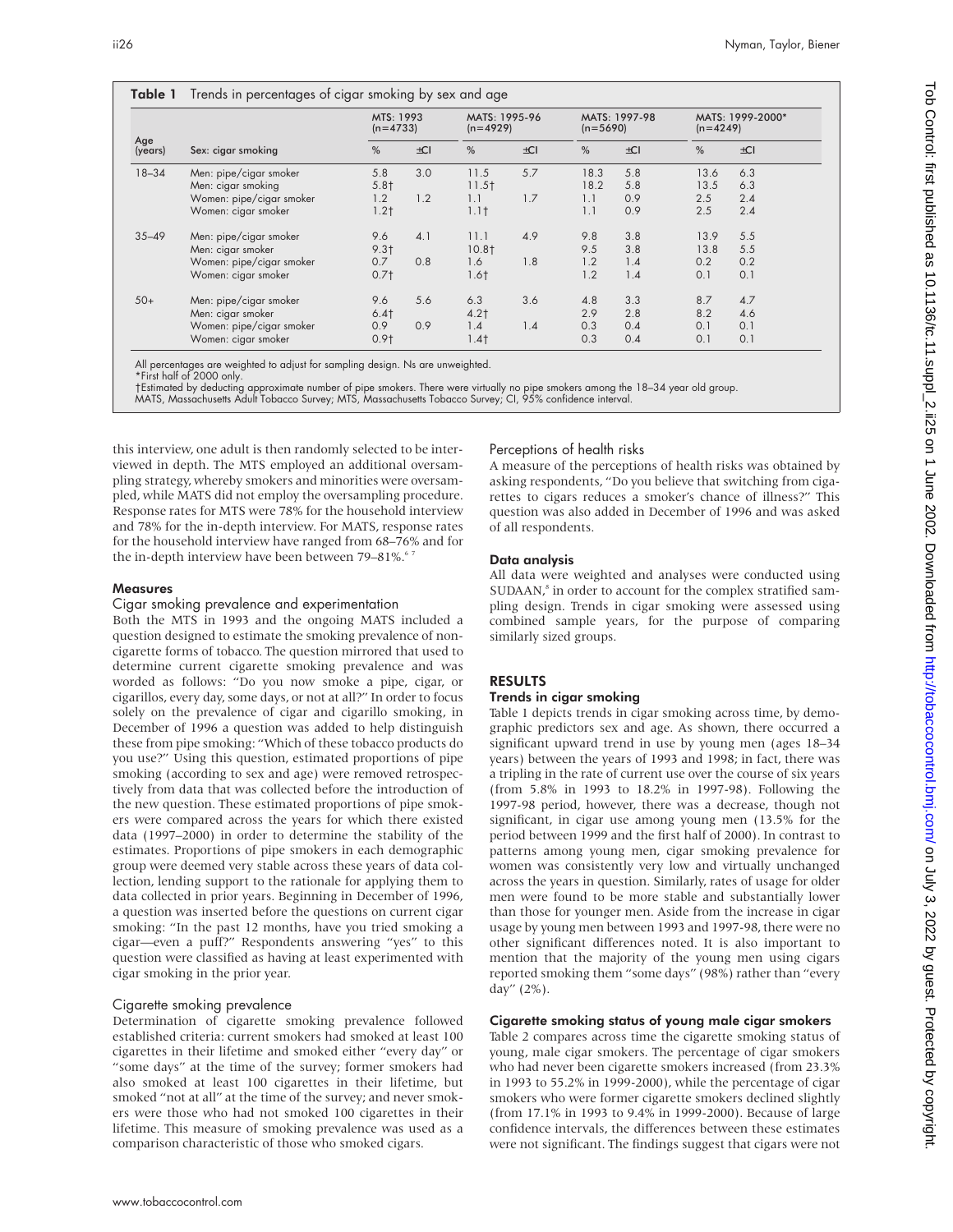|                          | MTS: 1993<br>Male cigar smokers<br>$18 - 34$ (n=56) |      | MTS: 1995-96<br>Male ciaar smokers<br>$18 - 34$ (n=72) |      | MATS: 1997-98<br>Male ciaar smokers<br>$18 - 34$ (n=123) |      | MATS: 1999-2000*<br>Male cigar smokers<br>$18 - 34$ (n=62) |      |
|--------------------------|-----------------------------------------------------|------|--------------------------------------------------------|------|----------------------------------------------------------|------|------------------------------------------------------------|------|
|                          | $\%$                                                |      | $\%$                                                   | 土    | $\%$                                                     |      | $\%$                                                       | 土    |
| Never cigarette smoker   | 23.3                                                | 17.8 | 50.4                                                   | 27.3 | 40.1                                                     | 17.1 | 55.2                                                       | 24.2 |
| Former cigarette smoker  | 17.1                                                | 24.4 | 8.5                                                    | 10.3 | 10.4                                                     | 8.8  | 9.4                                                        | 7.9  |
| Current cigarette smoker | 59.6                                                | 25.2 | 41.2                                                   | 28.1 | 49.5                                                     | 18.1 | 35.4                                                       | 22.6 |

All percentages are weighted to adjust for sampling design. Ns are unweighted. \*First half of 2000 only. See footnote to table 1 for explanation of abbreviations.

being used increasingly as a substitute for cigarettes among those who had quit.

#### Experimentation

Results regarding levels of experimentation with cigars, by sex and age, are shown in table 3. Proportions were compared across time. Once again, young men appear to have been the primary experimenters, followed by their older counterparts. While slightly more than one in 10 young women admitted to experimenting with cigars, fewer older women reported this type of experimentation. In comparing trends across time, it appears that experimentation with cigars may be on the decline among young males (42.4% in 1997-98 *v* 35.6% in 1999-2000), but this change was not significant.

#### Perception of risk

Data collected between 1996 and 1999 were analysed by cigar smoking status, and results indicated a significant difference between the beliefs of cigar smokers and cigar non-smokers, with the former being three times as likely to believe cigars are a safer alternative to cigarettes (32.3% *v* 11.2%) (p < 0.05). Perceptions among cigar smokers were additionally examined by cigarette smoking status. Former cigarette smokers were shown to be much more likely to believe that cigars are a safer alternative to cigarettes (47.9%) than current cigarette smokers (22.9%) or those who have never smoked cigarettes (28.8%), though these differences are not significant at the 0.05 level.

### **DISCUSSION**

Our results indicate that the recent glamorisation of cigars corresponds with an increase in both experimentation with, and current usage of, cigar products by young men in Massachusetts. The trend may have peaked in 1997-98. Current use of cigars rose from 5.8% in 1993 to 18.2% in 1997-98 among this group, constituting a highly significant increase (p = 0.001). Data collected in California in the years 1990 and 1996 show a similarly large increase in the proportions of young men currently using cigars during this time period.<sup>9</sup>

These increases have also been seen nationally among young men.<sup>1</sup> Interestingly though, while marketing has appeared to focus on both young men and women, women seemed to be more resistant to the lure of current cigar smoking. Though data show a small proportion of 18–34 year old women had experimented with cigars, these women did not display the same patterns of current usage that characterised men of the same age group. Fortunately, data collected since 1998 suggest that the explosive increase in cigar use among young men may be slowing, with prevalence figures for this group down to 13.5% for the period between 1999 and the first half of 2000. In addition, data on per capita consumption of cigars show a decrease for the entire US population, as well as for adult males, between 1999 and 2000.<sup>10</sup>

We thought it important to assess whether the cigarette smoking status of the young male cigar smoker had changed over time, as their numbers increased. Whether the new cigar smoker was a current, former, or never smoker of cigarettes is a variable crucial to understanding the nature of the cigar phenomenon. Analysis of the cigarette smoking status of the young male cigar smoker over time revealed that more of the new cigar smokers were those who had *never* smoked cigarettes (23.3% of the cigar smokers in 1993 *v* 55.2% of the cigar smokers in 1999-2000). In addition, a slight decline was revealed in the proportion of cigar smokers who were *former* cigarette smokers; an important finding that suggests cigarette smokers are not overwhelmingly turning to cigars as a substitute for cigarettes. Although the statistical power of these analyses is quite low because of small samples sizes of young male cigar smokers, the estimates are suggestive of trends for this population.

Though former cigarette smokers do not appear to be turning to cigars in increasing numbers, this situation does occur. An important question here concerns the potential for cigar smokers to view cigar smoking as a "safe" alternative to cigarettes. Since former or current cigarette smokers who smoke cigars have been shown to inhale more deeply than do those who have never smoked cigarettes, $1$  and the health risks have been shown to be much greater with deeper inhalation,

| <b>Table 3</b> Trends in experimentation with cigars by sex and age |      |                        |                           |     |  |  |  |  |
|---------------------------------------------------------------------|------|------------------------|---------------------------|-----|--|--|--|--|
|                                                                     |      | MATS: 1997-98 (n=5690) | MATS: 1999-2000* (n=4249) |     |  |  |  |  |
| Sex, age                                                            | $\%$ | ±CI                    | %                         | ±CI |  |  |  |  |
| Men 18-34                                                           | 42.4 | 7.1                    | 35.6                      | 8.1 |  |  |  |  |
| Women 18-34                                                         | 15.8 | 4.7                    | 11.2                      | 4.2 |  |  |  |  |
| Men 35-49                                                           | 25.6 | 5.8                    | 23.0                      | 6.4 |  |  |  |  |
| Women 35-49                                                         | 5.3  | 2.8                    | 4.1                       | 2.5 |  |  |  |  |
| Men 50+                                                             | 11.8 | 5.1                    | 12.8                      | 5.5 |  |  |  |  |
| Women $50+$                                                         | 1.5  | 1.5                    | 0.2                       | 0.2 |  |  |  |  |

Data shown are based on the question, "Have you ever tried smoking a cigar—even a puff—in the past 12 months?", and were collected from samples between December 1996 and December 1999. All percentages are weighted to adjust for sampling design. Ns are unweighted. \*First half of 2000 only. See footnote to table 1 for explanation of abbreviations.